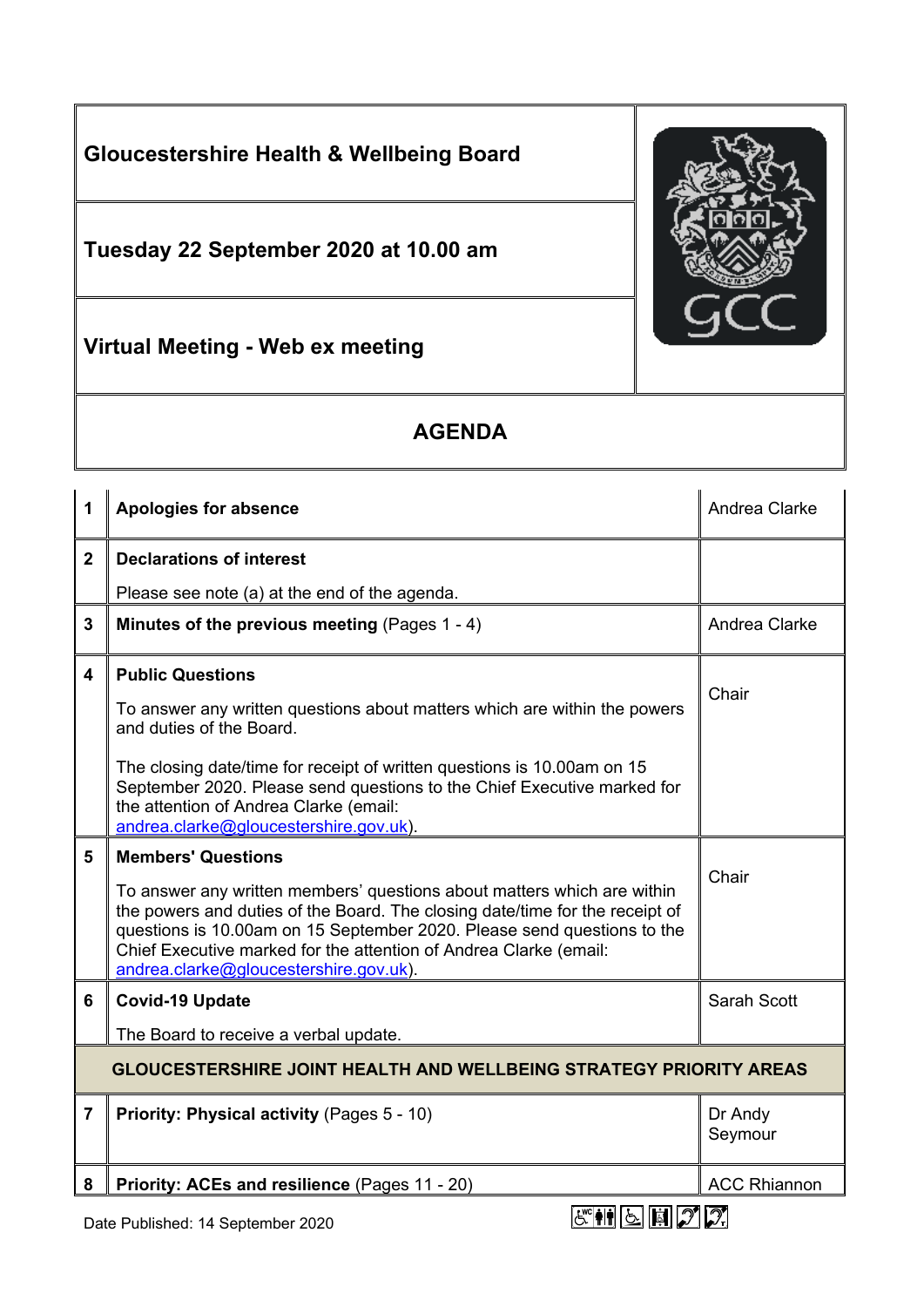|                           |                                                                  | Kirk                                   |  |
|---------------------------|------------------------------------------------------------------|----------------------------------------|--|
| 9                         | <b>Priority: Healthy lifestyles (Pages 21 - 28)</b>              | Sarah Scott                            |  |
| 10                        | Priority: Mental Wellbeing (Pages 29 - 32)                       | Angela Potter                          |  |
| 11                        | Priority: Social isolation (Pages 33 - 70)                       | Chris Brierley,<br>Mary Hutton         |  |
| 12                        | Priority: Early years / Best start (Pages 71 - 74)               | Andy Dempsey                           |  |
| 13                        | Priority: Housing (Pages 75 - 88)                                | Anne Brinkhoff                         |  |
| <b>OTHER AGENDA ITEMS</b> |                                                                  |                                        |  |
|                           | 14 Covid-19 Reset and anchor institutions - Working Group Update | Jennifer Taylor                        |  |
|                           | The Board to receive a verbal update.                            |                                        |  |
| 15                        | Child Friendly Gloucestershire Update (Pages 89 - 102)           | Andy Dempsey,<br>Dame Janet<br>Trotter |  |

**Membership –** *Mark Astle (Representing Chief Fire Officer), DPCC Chris Brierley (Representing Police and Crime Commissioner), Anne Brinkhoff (Gloucester City Council), Keith Gerrard (Stroud District Council), Christine Gore (Cotswold District Council), Mary Hutton (Gloucestershire Clinical Commissioning Group), ACC Rhiannon Kirk (Representing the Chief Constable), Darren Knight (Cheltenham Borough Council), Deborah Lee (Gloucestershire Hospitals NHS Foundation Trust), David Owen (GFirstLEP), Rachel Pearce (NHS England), Dr Teresa Pietroni (Primary Care), Angela Potter (Gloucestershire Health and Care NHS Foundation Trust), Nikki Richardson (Healthwatch Gloucestershire), Sarah Scott (Director of Public Health), Dr Andy Seymour (Gloucestershire Clinical Commissioning Group), Chris Spencer (Director of Children's Services), Rob Weaver (Tewkesbury Borough Council), Margaret Willcox OBE (Director of Adult Services) and Peter Williams (Forest of Dean District Council) Cllr Richard Boyles, Cllr Tim Harman, Cllr Carole Allaway Martin (Chair) and Cllr Kathy Williams*

**(a) DECLARATIONS OF INTEREST** – Please declare any disclosable pecuniary interests or personal interests that you may have relating to specific matters which may be discussed at this meeting, by signing the form that will be available in the Cabinet Suite. Completing this list is acceptable as a declaration, but does not, of course, prevent members from declaring an interest orally in relation to individual agenda items. The list will be available for public inspection.

Members requiring advice or clarification about whether to make a declaration of interest are invited to contact the Monitoring Officer (Rob Ayliffe Tel: 01452 328506 e-mail: